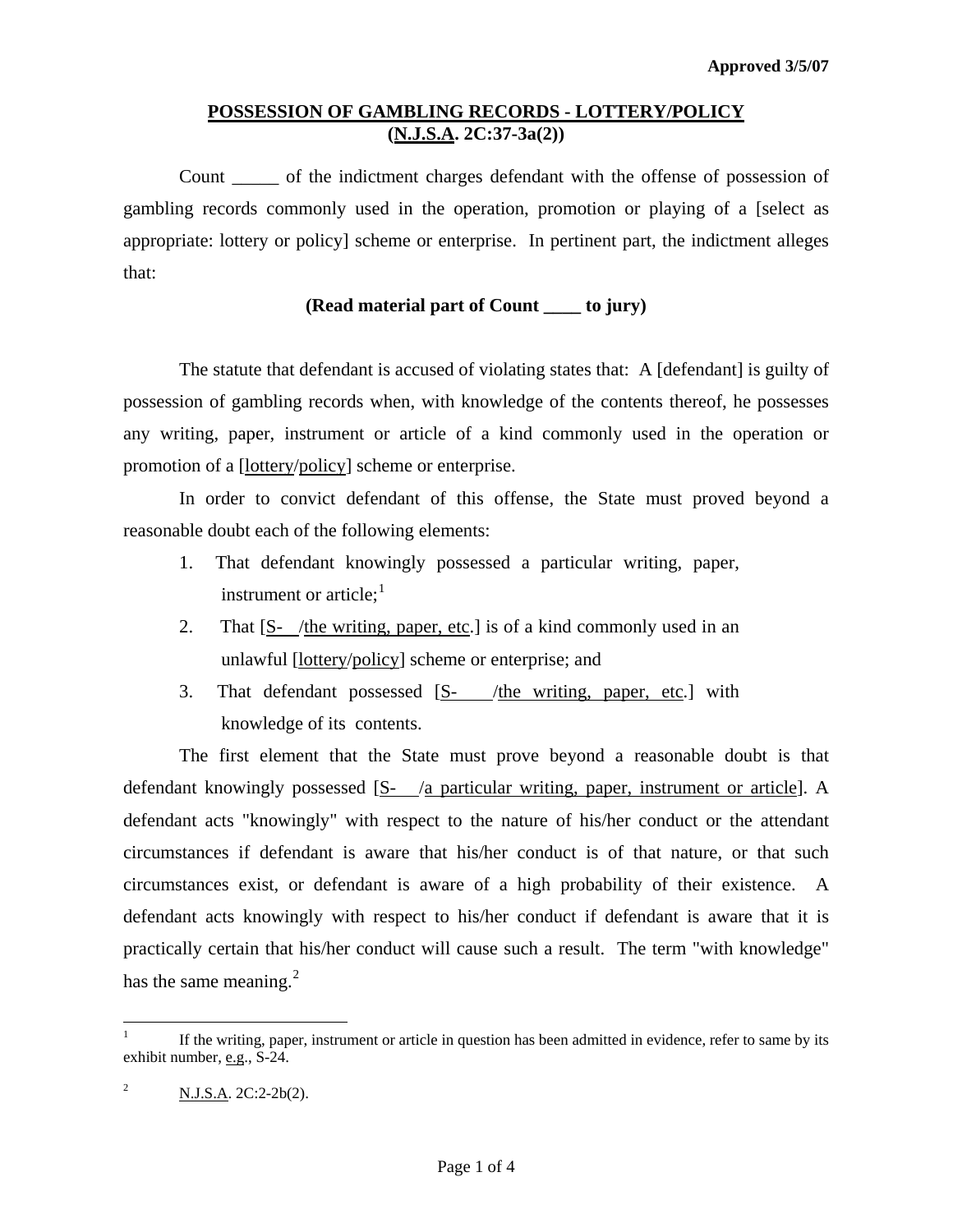You should understand that knowledge is a condition of the mind. It cannot be seen. It can only be determined by inferences from conduct, words or acts. Therefore, it is not necessary for the State to produce witnesses to testify that defendant stated, for example, that he/she acted with knowledge when he/she did a particular thing. It is within your power to find that proof of knowledge has been furnished beyond a reasonable doubt by inference which may arise from the nature of the acts and the surrounding circumstances. The place where the acts occurred and all that was done or said by defendant preceding, connected with, and immediately succeeding the events in question are among the circumstances to be considered.

 As used in the statute, the term possession means: **[Utilize model jury charge for actual/constructive/joint possession, as applicable]** 

The second element that the State must prove beyond a reasonable doubt is that [S-/the writing, paper, etc.] is of a kind commonly used in a [lottery/policy] scheme or enterprise.

# **[CHARGE AS APPLICABLE: LOTTERY/POLICY]**

 As used in the statute, the term "lottery" means an unlawful gambling scheme in which (a) the players pay or agree to pay something of value for chances, represented and differentiated by numbers or by combinations of numbers or by some other media, one or more of which chances are to be designated the winning ones; (b) the winning chances are to be determined by a drawing or by some other method based upon the element of chance; and (c) the holders of the winning chances are to receive something of value.<sup>[3](#page-0-0)</sup> The term "unlawful" means not specifically authorized by law.<sup>[4](#page-1-0)</sup>

 As used in the statute, the term "policy" or "the numbers game" means a form of lottery in which the winning chances or plays are not determined upon the basis of a drawing or other act on the part of persons conducting or connected with the scheme, but upon the basis of the outcome or outcomes of a future contingent event or events otherwise unrelated to the particular scheme.<sup>[5](#page-1-1)</sup>

<span id="page-1-2"></span><sup>&</sup>lt;sup>2</sup><br>3 N.J.S.A. 2C:37-1h.

<span id="page-1-0"></span><sup>4</sup> N.J.S.A. 2C:37-1k.

<span id="page-1-1"></span><sup>5</sup> See N.J.S.A. 2C:37-1i.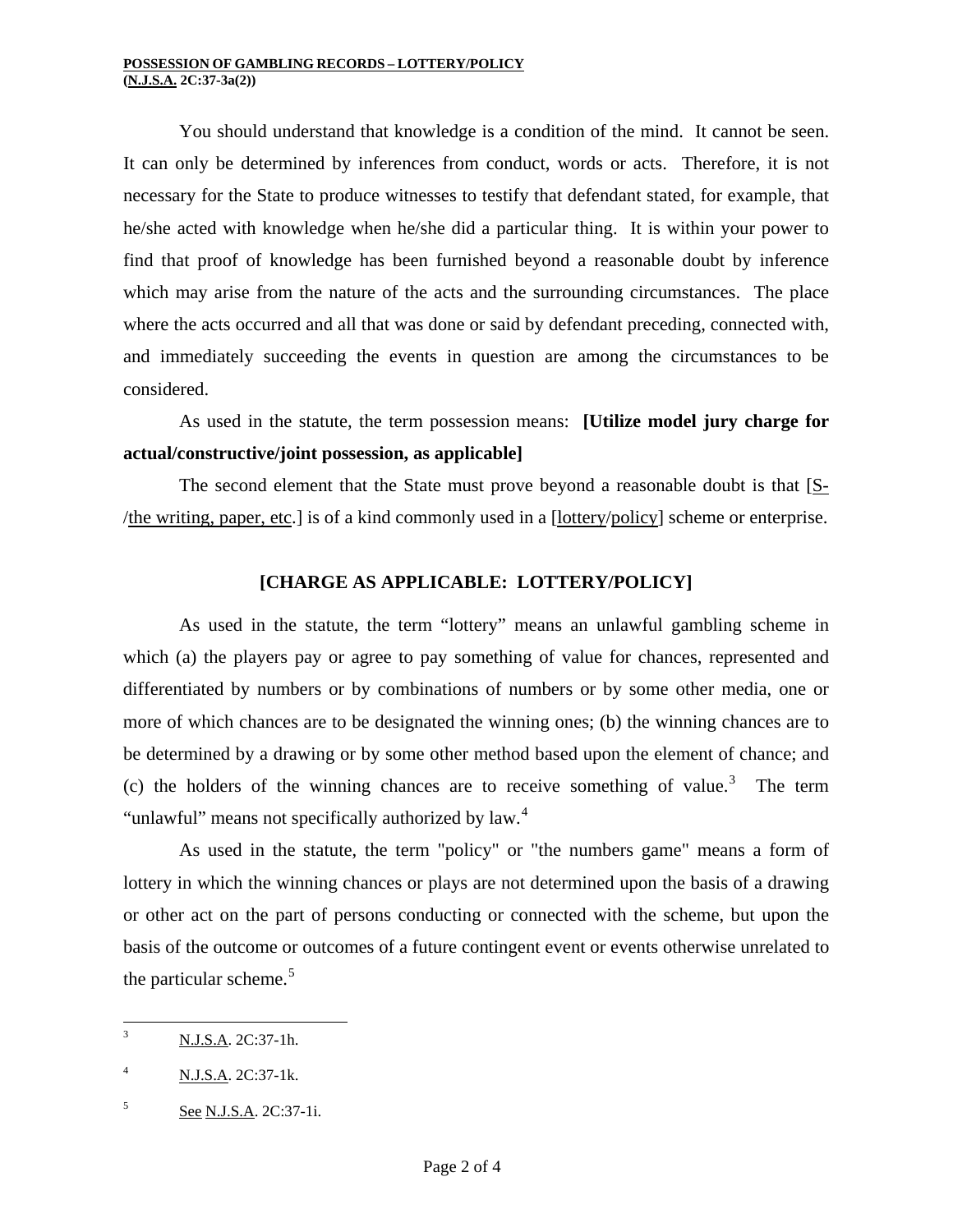#### **POSSESSION OF GAMBLING RECORDS – LOTTERY/POLICY (N.J.S.A. 2C:37-3a(2))**

 The third element that the State must prove beyond a reasonable doubt is that defendant possessed [S- /the writing, paper, etc.] with knowledge of its contents. Regarding this third element, you must bear in mind that the requirement that defendant have knowledge the exhibit's/writing's contents is a requirement separate and distinct from that of the first element which requires that defendant's possession of the writing itself be knowing. In other words, conviction for possession of [lottery/policy] records requires that (1) defendant possess a writing knowingly and (2) that defendant know that the writing that he/she possesses is of a kind commonly used in a [lottery/policy] scheme or enterprise. In order to sustain its burden of proof, however, it is not necessary for the State to prove the existence of an actual particular [lottery/ policy] scheme or enterprise.

**\* \* \* \* \*** 

### **[STATUTORY DEFENSE – CHARGE AS APPLICABLE]**

 Defendant contends that he/she is not guilty of possession of [lottery/policy] records because [S- /the writing, paper, etc.] allegedly possessed by defendant constituted, reflected or represented plays or chances of defendant himself/herself in a number not exceeding ten. Under the statute, this is a defense to the charge of possession of  $[lottery/policy]$  records.<sup>[6](#page-1-2)</sup>

 Defendant must prove this defense by clear and convincing evidence. This is to be distinguished from the State's burden of proving defendant's guilt beyond a reasonable doubt. Clear and convincing evidence is that which produces in your mind a firm belief or conviction as to the truth of the fact sought to be established and is evidence so clear, direct, weighty and convincing as to enable you to come to a clear conviction, without hesitancy, of the truth of the matter in issue.<sup>[7](#page-2-0)</sup> Defendant need not prove that  $[S-$  /the writing/paper, etc.] represent his/her personal plays or chances in a number not exceeding ten beyond a reasonable doubt, but rather, the evidence admitted in support of this defense should produce in your mind a firm belief that defendant's contention is true. In other words, the law does not require absolute certainty but reasonable certainty that it is true. If you find by clear and convincing

 $\frac{1}{6}$ See N.J.S.A. 2C:37-3b(1).

<span id="page-2-1"></span><span id="page-2-0"></span><sup>7</sup> See In re Boardwalk Regency Casino License Application, 180 N.J. Super. 324, 339 (App. Div. 1981), mod. o.g. and aff'd 90 N.J. 361 (1982), cert. den. sub nom. Perlman v. Attorney General of New Jersey, 459 U.S. 1081 (1982).